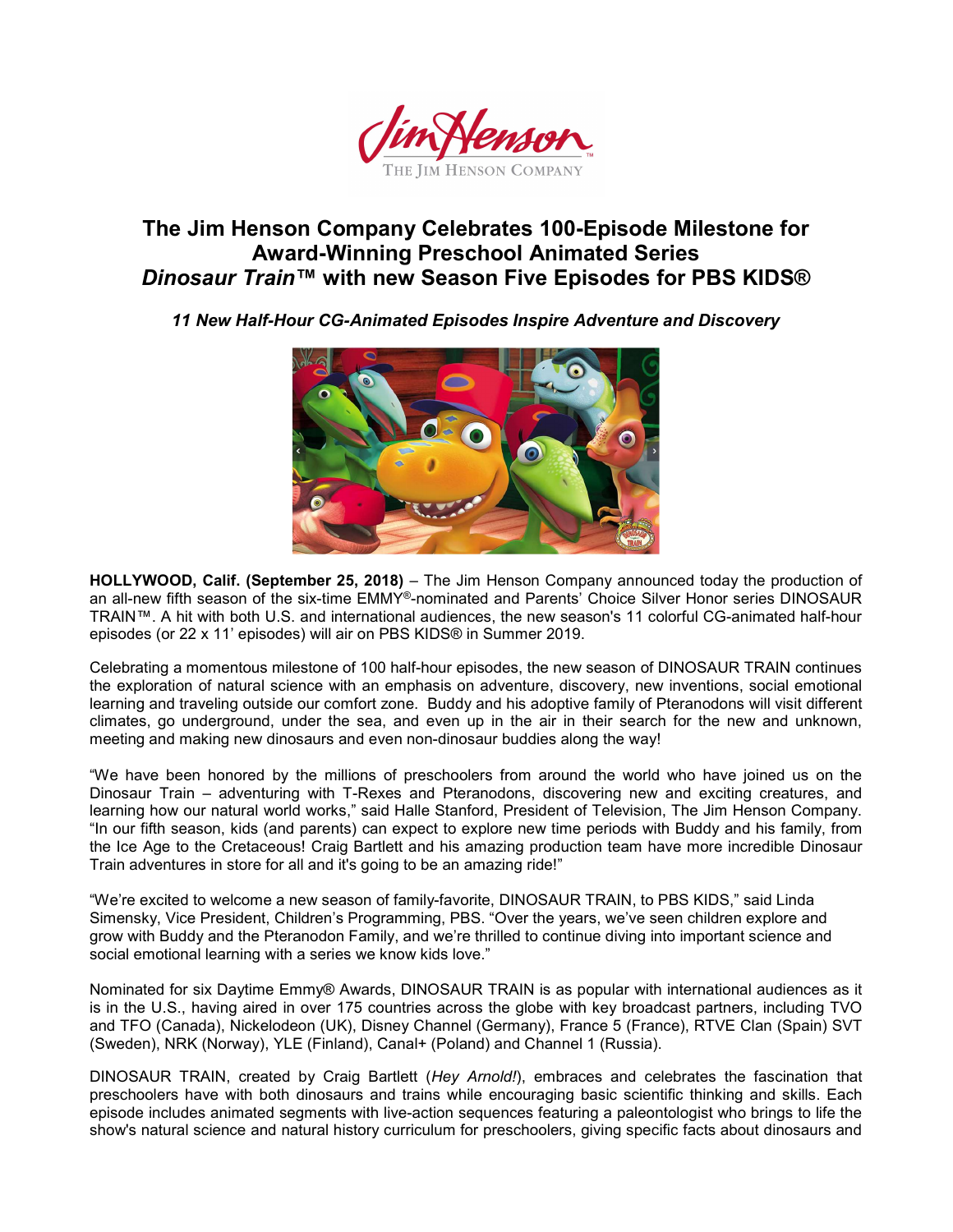comparing their features to animals of today. The series airs daily on PBS KIDS (check local listings), the PBS KIDS 24/7 channel and PBS KIDS digital platforms. (check local listings).

In DINOSAUR TRAIN, viewers join Buddy and his adoptive family of Pteranodons on whimsical adventures through prehistoric jungles, swamps, volcanoes and oceans as they unearth basic concepts in natural science, natural history, and paleontology. The Dinosaur Train is a colorful locomotive, customized to accommodate all kinds of dinosaurs and has the ability to visit the Triassic, Jurassic, and Cretaceous worlds. The Train's Conductor, a knowledgeable Troodon, provides passengers with fascinating facts along the way.

In addition to the television series, there is also the award-winning DINOSAUR TRAIN website at pbskids.org/dinosaurtrain. The site was honored with a 2013 and 2017 Kidscreen Award for Best Companion Website in the "Preschool" category and is also a recipient of a Parents' Choice Silver Honor and the prestigious Prix Jeunesse Award. The Jim Henson Company continues to encourage DINOSAUR TRAIN fans to join the "Nature Trackers Club," a community of young children, their families and educators committed to learning about nature and doing good things for their environment. Kids and their parents can visit pbs.org/parents/dinosaurtrain/naturetrackers to download "Nature Trackers" activities and receive a free DINOSAUR TRAIN membership card to celebrate their achievement.

Dinosaur Train is produced by The Jim Henson Company and co-produced with Singapore animation company Sparky Animation with the participation and assistance of the Singapore Media Development Authority. The series is executive produced by Lisa Henson and Halle Stanford for The Jim Henson Company. Craig Bartlett also serves as executive producer. The Jim Henson Company oversees all ancillary exploitation of the property, including distribution, licensing and merchandising in all markets other than Asia, which is administered by Sparky Animation. PBS handles DVD distribution to North American consumer and education markets. Corporate funding is provided by Kiddie Academy® and Homer.

#### About The Jim Henson Company

The Jim Henson Company has remained an established leader in family entertainment for over 60 years and is recognized worldwide as an innovator in puppetry, animatronics and digital animation. Best known as creators of the world-famous Muppets, Henson has received over 50 Emmy Awards and nine Grammy Awards. Recent credits include Julie's Greenroom (Netflix), Dot. (Universal Kids /Hulu), Splash and Bubbles (PBS), Word Party (Netflix), Doozers (Hulu/ Sprout), and the Emmy®-nominated Sid the Science Kid (PBS), Dinosaur Train (PBS), and Pajanimals (Universal Kids). Television productions include Fraggle Rock, The Storyteller and the sci-fi cult series Farscape. Features include Disney's Alexander and the Terrible, Horrible, No Good, Very Bad Day, as well as The Dark Crystal, Labyrinth, MirrorMask, and Jim Henson's Turkey Hollow. The Company is currently in production on the upcoming Netflix original series The Dark Crystal: Age of Resistance. Projects in development include the highly anticipated film Fraggle Rock.

With additional locations in New York and London, The Jim Henson Company is headquartered in Los Angeles on the historic Charlie Chaplin lot, complete with soundstage and post production facilities. The Company is home to Jim Henson's Creature Shop™, a pre-eminent character-building and visual effects group with international film, television, theme park and advertising clients, as well as Henson Recording Studios, one of the music industry's top recording facilities known for its world-class blend of state-of-the-art and vintage equipment. The Company's Henson Alternative brand is currently touring Puppet-Up! – Uncensored, a live puppet improvisational show, and its feature The Happytime Murders, starring Melissa McCarthy, was released this summer.

http://www.henson.com www.facebook.com/hensoncompany www.twitter.com/hensoncompany

# About PBS KIDS

PBS KIDS, the number one educational media brand for kids, offers children ages 2-8 the opportunity to explore new ideas and new worlds through television, digital media and community-based programs. PBS KIDS and local stations across the country support the entire ecosystem in which children learn, including their teachers, parents and community. Provided by stations, the free PBS KIDS 24/7 channel and live stream is available to more than 95% of U.S. TV households. Kidscreen- and Webby Award-winning pbskids.org provides engaging interactive content, including digital games and streaming video. PBS KIDS offers mobile apps to help support young children's learning, including the PBS KIDS Video app, which is available on a variety of mobile devices and on platforms such as Roku, Apple TV, Amazon Fire TV, Android TV and Chromecast. PBS KIDS also offers